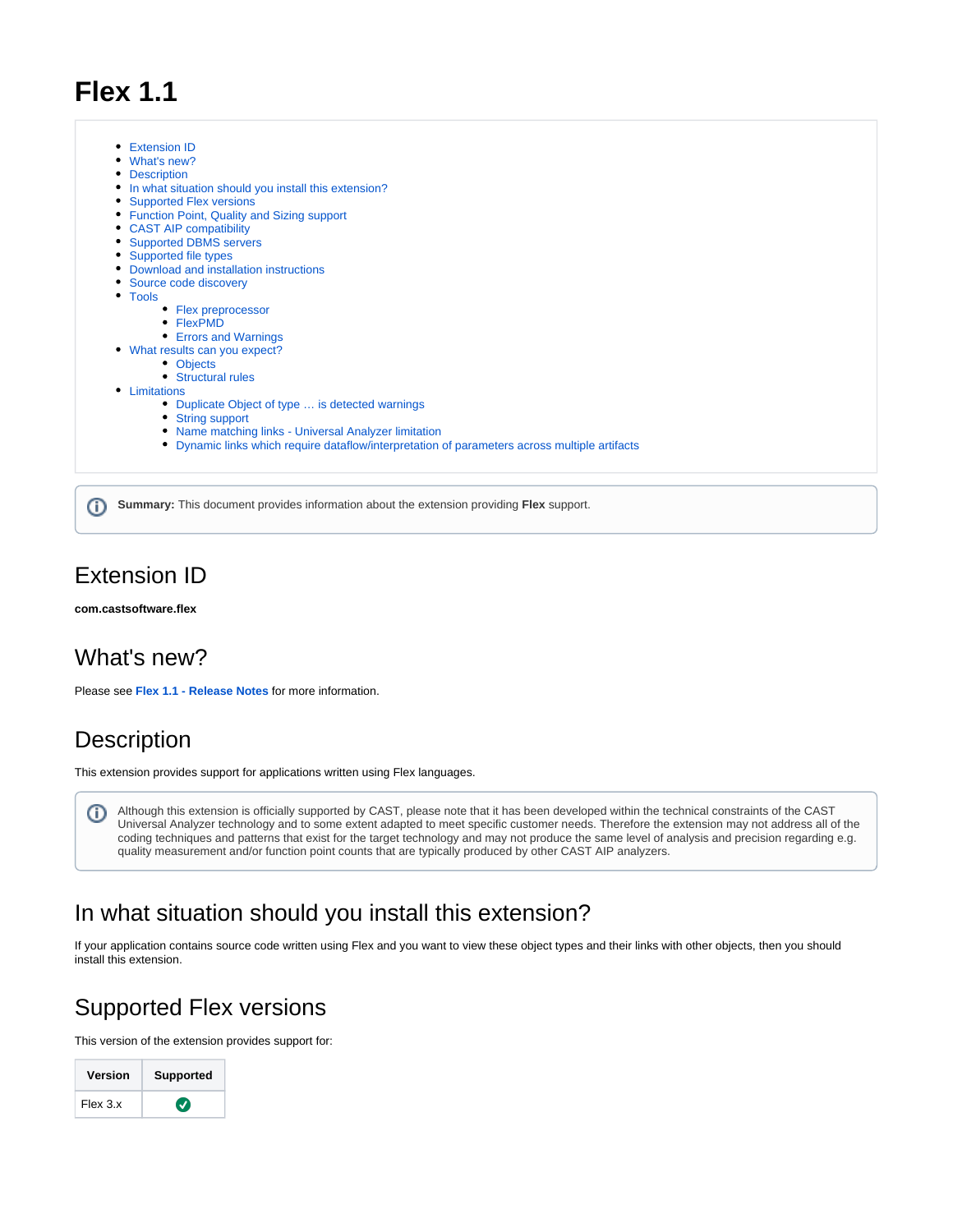# <span id="page-1-0"></span>Function Point, Quality and Sizing support

This extension provides the following support:

- **Function Points (transactions)**: a green tick indicates that OMG Function Point counting and Transaction Risk Index are supported
- **Quality and Sizing**: a green tick indicates that CAST can measure size and that a minimum set of Quality Rules exist

| <b>Quality and Sizing</b> |
|---------------------------|
|                           |
|                           |

A Transaction definition is automatically imported when the extension is installed. This definition will be available in the CAST Transaction ⊕ Configuration Center.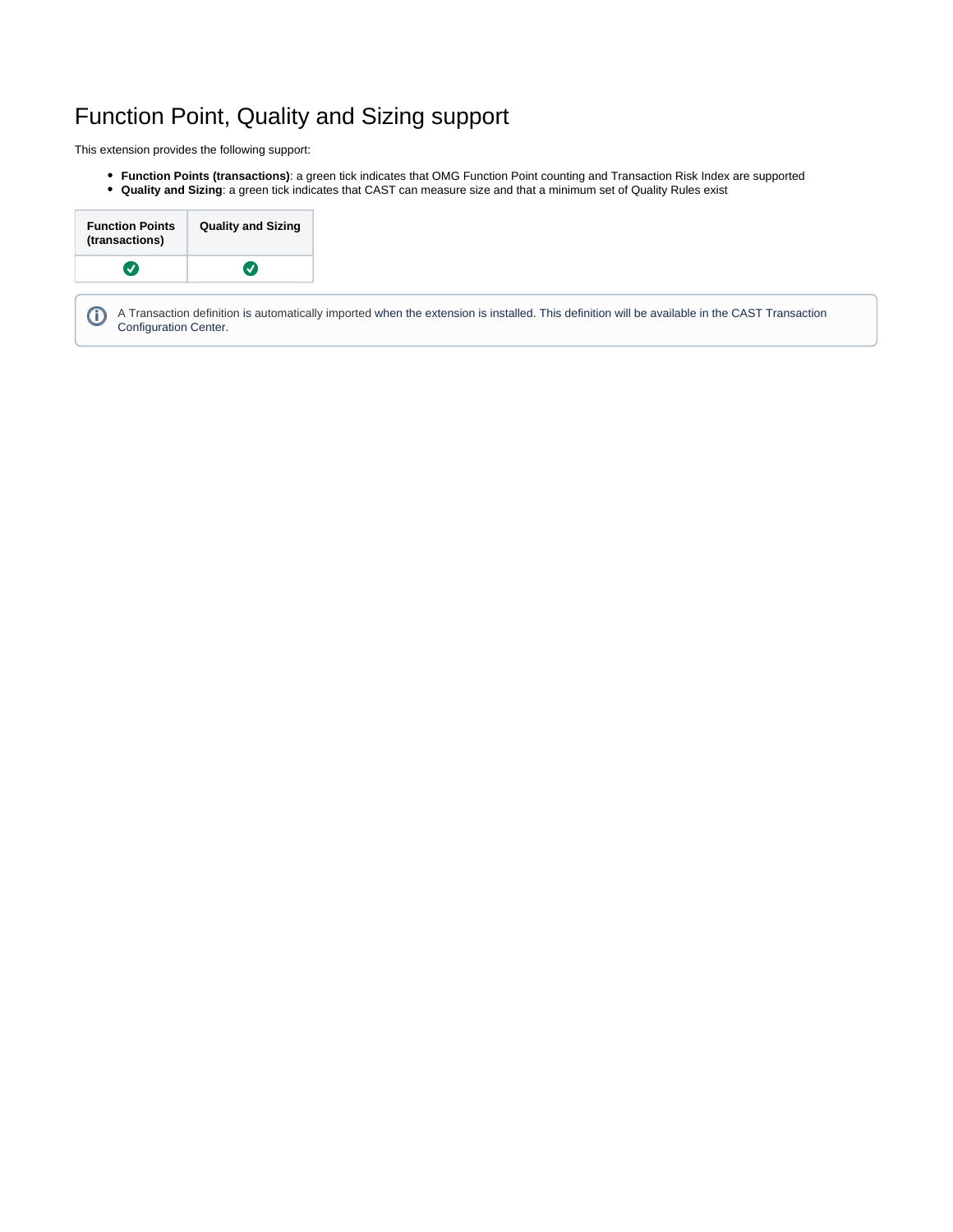# <span id="page-2-0"></span>CAST AIP compatibility

This extension is compatible with:

| <b>CAST AIP release</b> | <b>Supported</b>           |
|-------------------------|----------------------------|
| 8.3.x                   | $\left( \mathbf{v}\right)$ |
| 8.2.x                   | ✓                          |

# <span id="page-2-1"></span>Supported DBMS servers

This extension is compatible with the following DBMS servers:

| <b>DBMS</b>          | <b>Supported</b> |
|----------------------|------------------|
| CSS/PostgreSQL       | $\boldsymbol{J}$ |
| Oracle               | $\boldsymbol{J}$ |
| Microsoft SQL Server | ×                |

# <span id="page-2-2"></span>Supported file types

Only files with following extensions will be analyzed:

- **\* .as**
- **\*.mxml**

# <span id="page-2-3"></span>Download and installation instructions

The extension will be automatically downloaded and installed in AIP Console when **at least one of the supported file types is delivered for analysis**. Yo u can also **manually install** the extension using the **[Application - Extensions](https://doc.castsoftware.com/display/AIPCONSOLE/Application+-+Extensions)** interface. When installed, follow the instructions below to run a new analysis /snapshot to generate new results:

- **[Advanced onboarding run and validate the initial analysis](https://doc.castsoftware.com/display/DASHBOARDS/Advanced+onboarding+-+run+and+validate+the+initial+analysis)**
- **[Advanced onboarding snapshot generation and validation](https://doc.castsoftware.com/display/DASHBOARDS/Advanced+onboarding+-+snapshot+generation+and+validation)**

### <span id="page-2-4"></span>Source code discovery

A discoverer is provided with the extension to automatically detect Flex code: when **one of the supported file types** is found in a folder, one "**Flex**" project will be discovered, resulting in a corresponding **Universal Technology Analysis Unit** in **AIP Console.**

### <span id="page-2-5"></span>Tools

### <span id="page-2-6"></span>Flex preprocessor

Flex source code needs to be preprocessed so that CAST can understand it and analyze it correctly. This code preprocessing is **actioned automatically** w hen an analysis is launched or a snapshot is generated (the code is preprocessed before the analysis starts). Flex Preprocessor log file is stored in the following location:

```
%PROGRAMDATA%\CAST\CAST\Logs\<application_name>\Execute_Analysis_<guid>\com.castsoftware.flex.
<_extension_version>.prepro_YYYYMMDDHHMMSS.log
```
### <span id="page-2-7"></span>FlexPMD

Metrics/Rule data are generated using an external tool provided by Adobe called FlexPMD. The FlexPMD log file is stored in the following location: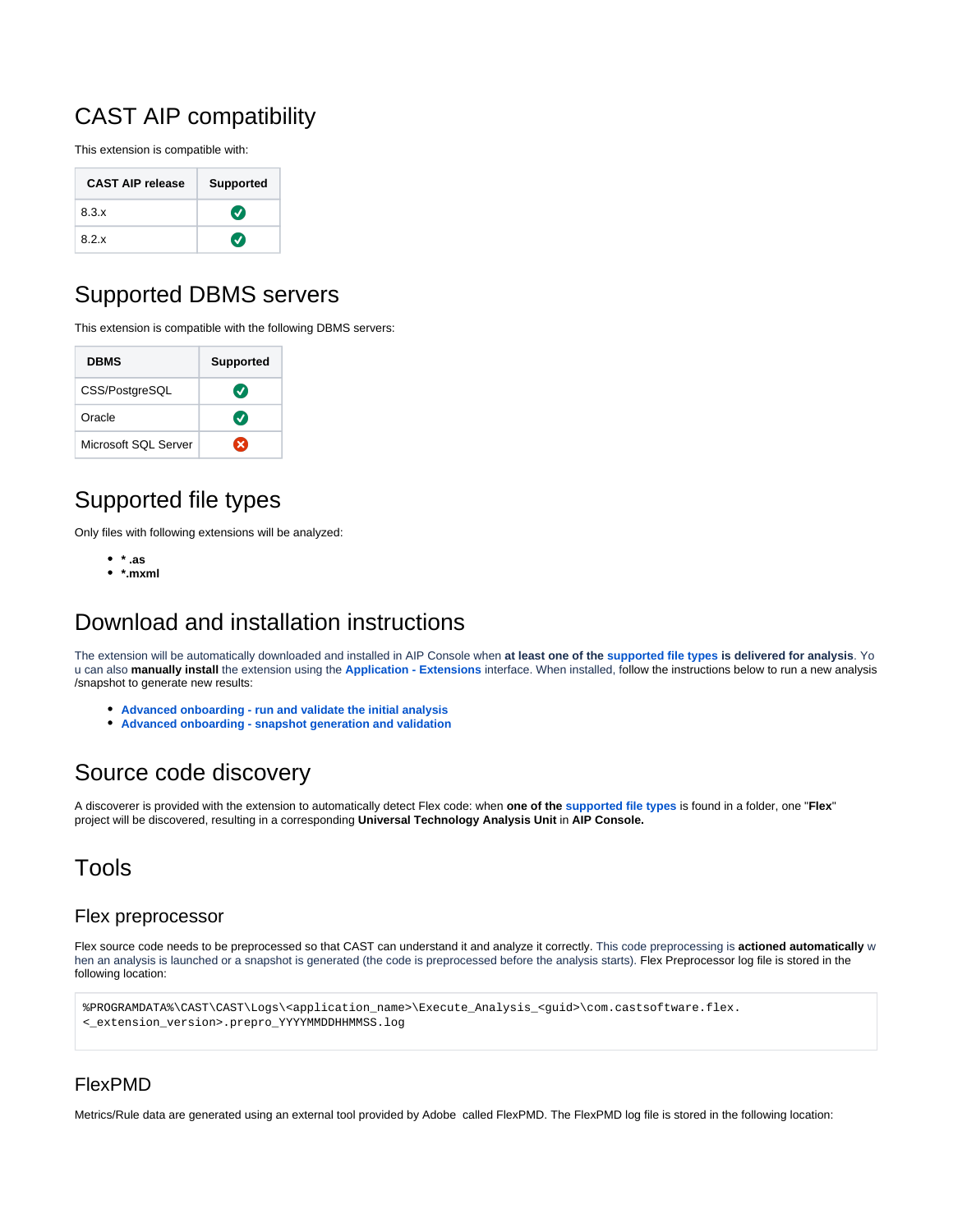%PROGRAMDATA%\CAST\CAST\Logs\<application\_name\Execute\_Analysis\_<guid>\com.castsoftware.flex. plugin<\_extension\_version>\_YYYYMMDDHHMMSS.log

#### The license for this tool is listed below:

Copyright (c) 2009, Adobe Systems, Incorporated. All rights reserved.

Redistribution and use in source and binary forms, with or without modification, are permitted provided that the following conditions are met:

- Redistributions of source code must retain the above copyright notice, this list of conditions and the following disclaimer.
- Redistributions in binary form must reproduce the above copyright notice, this list of conditions and the following disclaimer in the documentation and/or other materials provided with the distribution.
- Neither the name of the Adobe Systems, Incorporated. nor the names of its contributors may be used to endorse or promote products derived from this software without specific prior written permission.

THIS SOFTWARE IS PROVIDED BY THE COPYRIGHT HOLDERS AND CONTRIBUTORS "AS IS" AND ANY EXPRESS OR IMPLIED WARRANTIES, INCLUDING, BUT NOT LIMITED TO, THE IMPLIED WARRANTIES OF MERCHANTABILITY AND FITNESS FOR A PARTICULAR PURPOSE ARE DISCLAIMED. IN NO EVENT SHALL THE COPYRIGHT HOLDER OR CONTRIBUTORS BE LIABLE FOR ANY DIRECT, INDIRECT, INCIDENTAL, SPECIAL, EXEMPLARY, OR CONSEQUENTIAL DAMAGES (INCLUDING, BUT NOT LIMITED TO, PROCUREMENT OF SUBSTITUTE GOODS OR SERVICES; LOSS OF USE, DATA, OR PROFITS; OR BUSINESS INTERRUPTION) HOWEVER CAUSED AND ON ANY THEORY OF LIABILITY, WHETHER IN CONTRACT, STRICT LIABILITY, OR TORT (INCLUDING NEGLIGENCE OR OTHERWISE) ARISING IN ANY WAY OUT OF THE USE OF THIS SOFTWARE, EVEN IF ADVISED OF THE POSSIBILITY OF SUCH DAMAGE.

### <span id="page-3-0"></span>Errors and Warnings

The Flex configuration included in the extension uses external plugins. During the analysis, the Universal Analyzer or the plugin may throw errors or warnings. The table below list the most significant errors/warnings and lists a suggested remediation action:

| Tool   | <b>Error or Warning</b>                 | Action                                                                                           |
|--------|-----------------------------------------|--------------------------------------------------------------------------------------------------|
| Flex   | UA Plugin: No property () found in meta | No action required. The analyzer is telling you that not all the properties are considered to be |
| Plugin | model for Flex                          | injected into the Analysis Service.                                                              |

## <span id="page-3-1"></span>What results can you expect?

### <span id="page-3-2"></span>**Objects**

| Icon | <b>Metamodel description</b> |
|------|------------------------------|
|      | <b>FLEX Class</b>            |
|      | <b>FLEX Field</b>            |
|      | <b>FLEX Function</b>         |
|      | <b>FLEX Getter</b>           |
|      | <b>FLEX Package</b>          |
|      | <b>FLEX Script</b>           |
|      | <b>FLEX Setter</b>           |

### <span id="page-3-3"></span>Structural rules